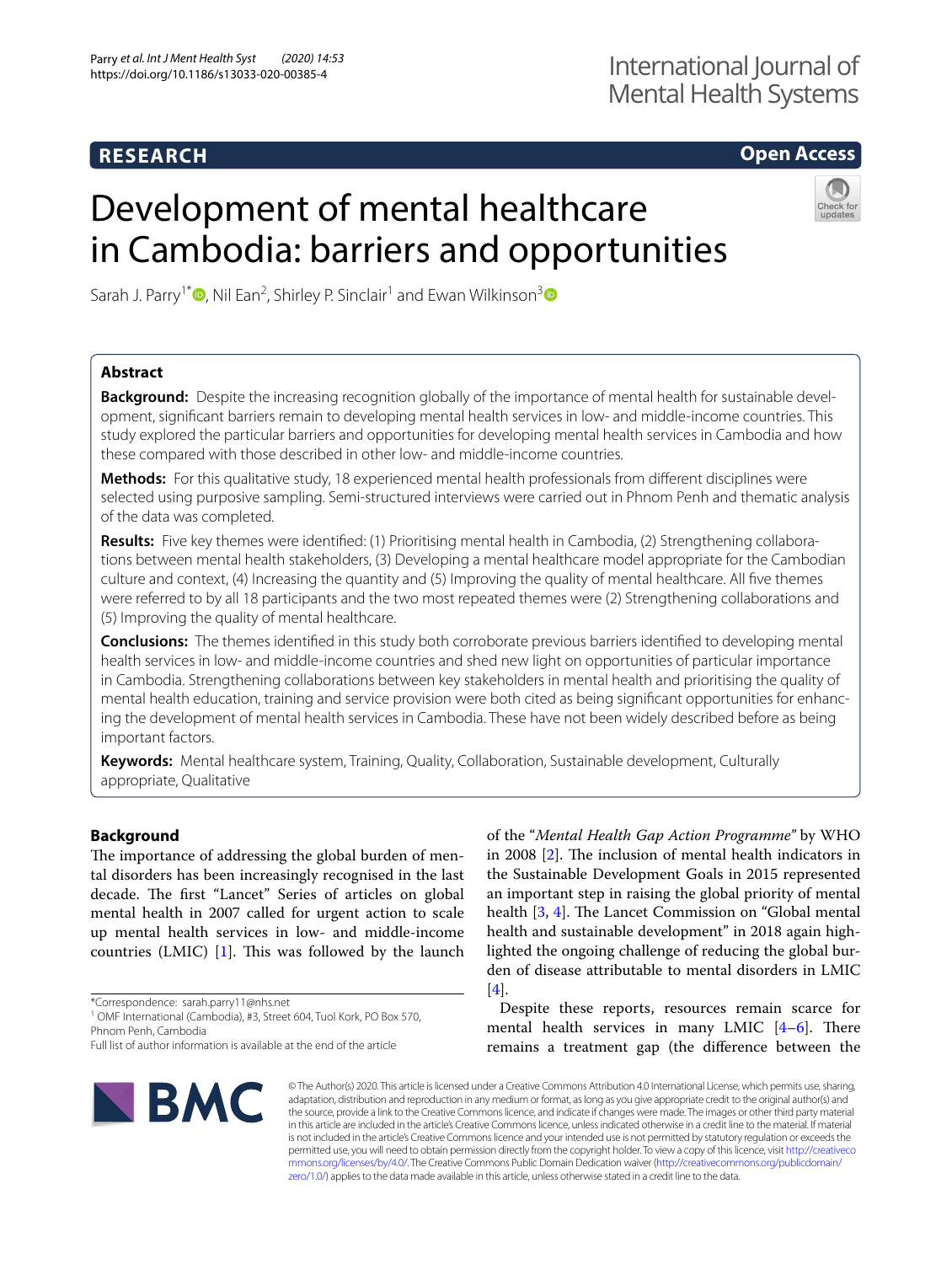number of people with mental disorders who need care and those who receive care) in LMIC, as well as a signifcant prevention gap (the gap in the coverage of interventions focused on targeting mental health risk factors) and a quality gap (the mismatch between the quality of care that should be delivered for people with mental disorders and the quality of care that is delivered) [\[4\]](#page-11-3).

Progress in developing mental healthcare in LMIC continues to meet signifcant barriers and challenges. Barriers include: the low priority of mental health in comparison to other public health agendas [[5](#page-11-5)[–10](#page-11-6)], lack of political will [\[6](#page-11-4)–[8,](#page-11-7) [10\]](#page-11-6), inadequate funding and resources for mental health services  $[5-10]$  $[5-10]$  $[5-10]$ , the challenge of decentralisation and integrating mental health services into a community setting  $[6-8]$  $[6-8]$ , the shortage of public health trained mental health leaders [\[6](#page-11-4)[–8](#page-11-7)] and the absence of service user involvement in development of mental healthcare [[9\]](#page-11-8).

These barriers were reported in studies in LMIC worldwide. There have been no studies focused on the barriers to developing mental health services in Cambodia, a country which has faced signifcant socio-economic challenges in recent years [\[11](#page-11-9)[–13](#page-11-10)].

Cambodia is a country in Southeast Asia with a popu-lation of 15.3 million [\[14](#page-11-11)], bordered by Vietnam, Thailand and Laos. Cambodia ranks 146 of 189 countries in the United Nations Human Development Index [[15\]](#page-11-12).

The majority  $(97%)$  of the population are Buddhist  $[19]$  $[19]$ , however the concept of health in Cambodia is also infuenced by Hinduism, animism and concepts of luck and astrology [[20](#page-11-14)]. Healthcare is often sought in a pluralistic fashion through a combination of self-medication, traditional healers or "Kru Khmer", monks, the public health system, non-governmental organisations and private healthcare facilities including pharmacies and clinics [[16](#page-11-15), [20,](#page-11-14) [21](#page-11-16)].

Hierarchy has a high value in Cambodian culture; in as early as the thirteenth century legends about Angkor illustrate the strictly hierarchical culture and the importance of patron-client principles [[16\]](#page-11-15). Social and professional relationships today in Cambodia continue to be shaped by hierarchy and patronage [[16](#page-11-15), [17](#page-11-17)]. Patron-client relationships, based on mutual obligation, also arise within state operations and public service provision [\[18](#page-11-18)]. Relationships may be damaged if reciprocity is neglected and so organisational change may happen more gradually, however valuable relationships may be preserved.

During the Khmer Rouge rule and preceding civil war in the 1970s, the Cambodian people experienced a prolonged period of violence and brutality, leading to the death of a third of the population [\[22\]](#page-11-19). After the 1991 Paris Peace Agreement was signed, a "liberal, constitutional democracy" [[17](#page-11-17)] was introduced and since 1991 the Cambodian People's Party has remained in power.

The development of mental health services in Cambodia has been greatly infuenced by the destruction of all infrastructure and health services during the Khmer Rouge period until early 1990s [[19,](#page-11-13) [23–](#page-11-20)[25\]](#page-11-21). Prior to the confict, there was a single 800 bed psychiatric hospital with a patient population of approximately 2000 [[12](#page-11-22), [13](#page-11-10)]. All of the mental health professionals and patients were killed during the Khmer Rouge period and the hospital has not been re-opened [[11](#page-11-9), [13,](#page-11-10) [21](#page-11-16), [24\]](#page-11-23).

Consequently, Cambodia did not have the challenge of de-institutionalisation of mental healthcare unlike many of its neighbouring countries in Southeast Asia [\[13,](#page-11-10) [24](#page-11-23)]. This presented an opportunity for services to be developed in a decentralised manner [\[12](#page-11-22), [13\]](#page-11-10). However, Cambodia has been presented with the bigger challenge of rebuilding a mental health service in its entirety alongside the rebuilding of the country's infrastructure and economy [[11](#page-11-9), [13,](#page-11-10) [23](#page-11-20), [26\]](#page-11-24). Early international partnerships and collaborations with NGOs had a signifcant infuence on the initial rebuilding of mental healthcare [[23,](#page-11-20) [25](#page-11-21)]. Trust in NGOs continues to be high and they are permitted an active role by the government if they remain deferential and apolitical [\[18](#page-11-18)].

In 1992 the Cambodian Ministry of Health formed the "*Mental Health Subcommittee*" to develop mental health services [[12](#page-11-22), [13](#page-11-10)]. In 1994 the department of psychology at Royal University of Phnom Penh (RUPP) was established [[20](#page-11-14)] and short courses in counselling became available through NGOs [[27\]](#page-11-25). From 1994, 26 psychiatrists, 40–45 psychiatric nurses and 600 primary care doctors and nurses in basic mental healthcare were trained through international partnerships [\[11](#page-11-9), [12,](#page-11-22) [24,](#page-11-23) [28\]](#page-11-26). After international funding ended in 2006, the training opportunities were reduced [[11](#page-11-9), [19](#page-11-13), [23](#page-11-20)]. There are currently 60 psychiatrists in Cambodia  $[19]$  $[19]$ and the University of Health Sciences offers a 3 year psychiatry residency program for doctors [[12](#page-11-22)]. In 2008, the social work department at RUPP was established and the department of psychology launched a masters program in clinical psychology [[20\]](#page-11-14). However, the psychiatric nurse training program has not restarted since it ceased in 2006  $[11, 12]$  $[11, 12]$  $[11, 12]$  $[11, 12]$  $[11, 12]$  and the number of primary care professionals with basic mental health training remains at 600 [[22](#page-11-19)].

Funds and resources for mental healthcare in Cambodia are limited, especially in rural areas  $[19]$  $[19]$ . The total number of psychiatric inpatient beds has remained at 10–15 since 2010 [\[11](#page-11-9), [12](#page-11-22), [19](#page-11-13), [26,](#page-11-24) [28\]](#page-11-26). There is inadequate access to psychotropic medications and no mental health legislation  $[19]$  $[19]$ . There have been several attempts to create and implement a mental health policy and plan [[11](#page-11-9), [13](#page-11-10), [24](#page-11-23)], however these are yet to come to fruition [[19\]](#page-11-13). The "2016–2020 Health Strategic Plan"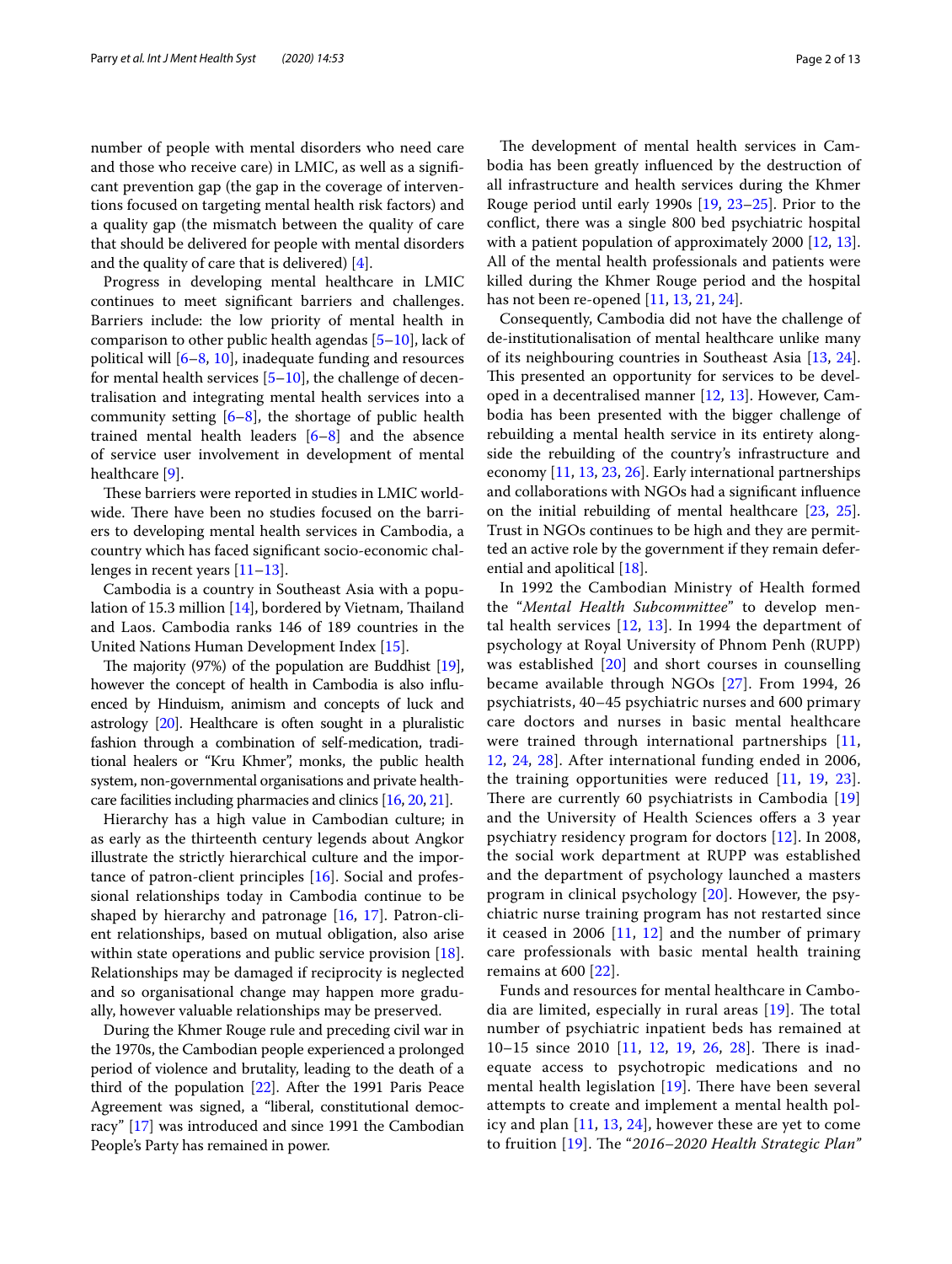by the Ministry of Health makes specifc mention of the need to develop the services for mental health disorders and substance abuse in Cambodia and acknowledges the current situation requires attention [[29](#page-11-27)].

In light of Cambodia's history, mental health research and the work of non-governmental organisations has been largely focused on trauma related care [\[23](#page-11-20), [30](#page-11-28)]. More recently there has been a recognition of the need for a focus on common mental disorders and a number of prevalence studies have been carried out in Cambodia. Epidemiological data consistently shows high rates of anxiety, depression and post-traumatic stress disorder (PTSD) in Cambodia. A recent cross-sectional study showed rates of depression as 16.7%, anxiety as 27.4% and PTSD 7.6% [[31\]](#page-12-0). Previous studies have shown the prevalence of depression ranging from 11.5 to 80%, anxiety as high as 53% [[20,](#page-11-14) [31–](#page-12-0)[33\]](#page-12-1) and PTSD ranging from 7 to  $86\%$  [ $20$ ,  $23$ ,  $31-34$  $31-34$ ]. The prevalence of suicide has been estimated at  $13-44$  per 100,000 [[19](#page-11-13), [20,](#page-11-14) [35\]](#page-12-3). The prevalence of substance misuse disorders has been estimated as over 2% [[36\]](#page-12-4), with the main drugs used in Cambodia being amphetamine type stimulants, cannabis, heroin and opium [\[23](#page-11-20), [36,](#page-12-4) [37](#page-12-5)]. A signifcant rise in methamphetamine use has been noted and the population prevalence of methamphetamine use was estimated as 4% in 2001 [[38\]](#page-12-6). There remains a need for large scale prevalence studies for substance use disorders [\[38](#page-12-6)] and severe and enduring mental disorders in Cambodia [\[39](#page-12-7)].

Studies focusing on child and adolescent mental health in Cambodia have shown high rates of depressive symptoms in young people [[40](#page-12-8)] and high exposure to trauma  $[41]$  $[41]$ . The prevalence of epilepsy in a cross-sectional study was found to be 5.8 per 1000  $[42]$ . There remains a need for further prevalence studies of mental, neurological and behavioural disorders of children and adolescents in Cambodia [[23\]](#page-11-20).

In Cambodia, signifcant work has taken place to describe Cambodian culture-bound syndromes and idioms of distress, particularly relating to trauma in both adults [\[43](#page-12-11)[–45](#page-12-12)] and children [\[41](#page-12-9), [46\]](#page-12-13). Examples described in Cambodia include "baksbat" (broken courage) [\[47](#page-12-14)] "kut chraen" (thinking too much) [\[21](#page-11-16), [41,](#page-12-9) [47,](#page-12-14) [48](#page-12-15)] "mour mao" (easily angered) in children [\[41](#page-12-9)] and "khyal" (windlike substance) attacks (in Cambodian refugees)  $[49]$  $[49]$ . The importance of contextualised mental health research has been highlighted as crucial to developing accurate diagnostic criteria, efective interventions and appropriate long-term follow up [\[43,](#page-12-11) [45,](#page-12-12) [47,](#page-12-14) [50\]](#page-12-17). In light of the signifcant challenges that the development of mental health services in Cambodia has faced, this study was conducted to explore the barriers and opportunities for furthering the development of mental health services in Cambodia.

#### **Methods**

Purposive sampling was used by the authors EN, SS and SP to select a balance of highly experienced professionals from diferent disciplines and working environments. A sample of 18 mental health professionals based in Phnom Penh participated in this study. Invitations were sent by EN and SP to a total of 20 potential participants, of whom 2 did not respond. Participants were not known personally to the interviewer SP. The invitations explained the purpose and format of the study: to learn from highly experienced mental health professionals about the barriers and opportunities of developing mental healthcare in Cambodia. Participants were given an information sheet and signed an informed consent form prior to participating.

Semi-structured interviews were conducted using seven questions adapted from the questionnaire used in a previous WHO study [[7,](#page-11-29) [8\]](#page-11-7) but focusing on Cambodia. Questions were adapted for the Cambodian context and culture and translated into Khmer by EN. Copies of the questions in both Khmer and English were given to each participant at the start of the interview. The questions used in the interviews are available in the appendix (Additional fle [1](#page-10-0) and [2](#page-10-1)).

Fifteen of the interviews were carried out in English and three of the interviews were in English and Khmer with an interpreter, depending on the participants' choice. The interviews in English were carried out by SP, and the interviews in Khmer by SP with a Cambodian postgraduate student in counselling with a high level of English and previous experience of employment as an interpreter. Each interview was recorded and transcribed verbatim by SP. A second interpreter checked the interpretation using the audio recordings of the interviews in Khmer.

The transcriptions totalled over 100,000 words and were inputted into NVivo [[51\]](#page-12-18) and thematic analysis [[52](#page-12-19)] was completed by the authors. An essential, inductive method of thematic analysis was used according to the step-by-step methods in Braun & Clarke (2006): *"Using thematic analysis in psychology"* [\[52\]](#page-12-19). Themes were identifed at a semantic level in order to describe the entire data set  $[52]$ . The key themes were developed by SP and refned, edited and agreed on by all four authors.

## **Results**

Demographics of the participants are detailed in Table [1](#page-3-0). The three non-Cambodian participants had several years of experience living and working in Cambodia.

Five key themes were established through the process of thematic analysis (see Fig. [1\)](#page-3-1).

The total number of times each theme was mentioned is detailed in Table [2](#page-4-0) along with the total number of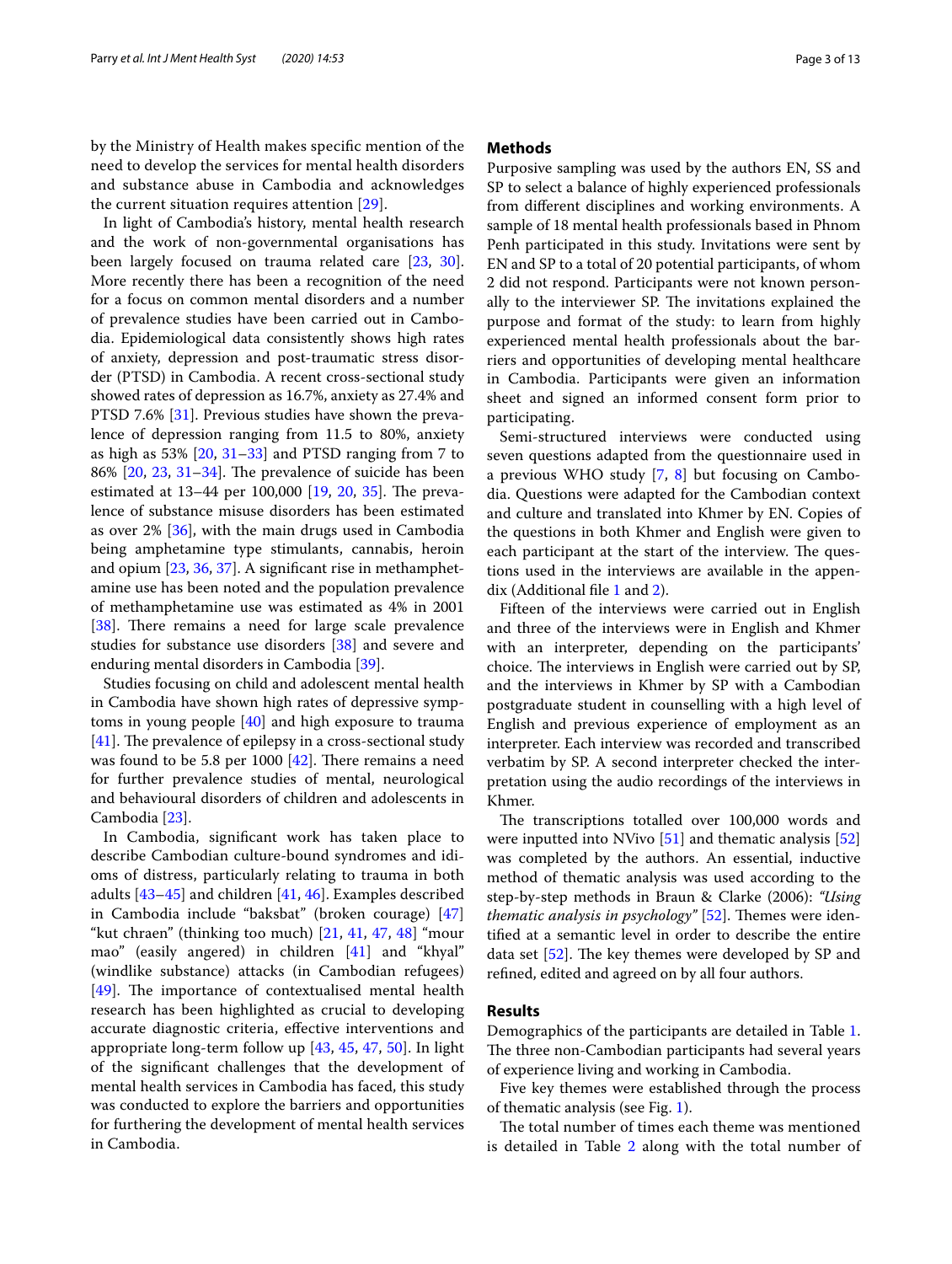## <span id="page-3-0"></span>**Table 1 Demographics of participants interviewed for this study in Phnom Penh, 2019**

| Gender                  |                |
|-------------------------|----------------|
| Male                    | 10             |
| Female                  | 8              |
| Nationality             |                |
| Cambodian               | 15             |
| Non-Cambodian           | 3              |
| Professional discipline |                |
| Psychiatrist            | 6              |
| Psychologist            | 4              |
| Social worker           | 3              |
| Counsellor              | $\mathfrak{D}$ |
| Psychiatric nurse       | 2              |
| Government officer      | 1              |
| Primary work setting    |                |
| Government              | 11             |
| NGO/private             | 7              |

participants who made references to each theme. The subthemes within each key theme are displayed in Table [3](#page-4-1) along with the number of times participants referred to the subtheme, and the total number of participants who referred to each subtheme.

Looking at the key themes in more detail:

# **Developing mental healthcare together 1. Prioritising mental health in Cambodia**

*1a. Ongoing development of mental healthcare in Cambodia* There has been significant development of the mental health services in Cambodia in recent years. The growth in education, training and resources for mental health was highlighted by sixteen participants:

*"I started from zero so I experienced all opportunity for mental healthcare development. From having nothing, we have create[d] now sixty psychiatrists and there are about seventeen psychiatric residents who are still in the training. We train[ed] forty psychiatric nurses".*

Despite this notable progress in training professionals, there was also a sense of frustration among participants concerning the development of mental health services in Cambodia compared to other areas of development and recognition that more progress could have been made:

*"Given that it started twenty plus years ago; the development; it hasn't gone anywhere near far enough I mean twenty years ago people would say 'Oh well we have to think about the economic development frst, you know, enough food to eat', that sort of thing. And that's gotten better, but there hasn't been an accompanying development of mental health."*

Participants highlighted that in order to efectively raise the priority of developing mental health services,

<span id="page-3-1"></span>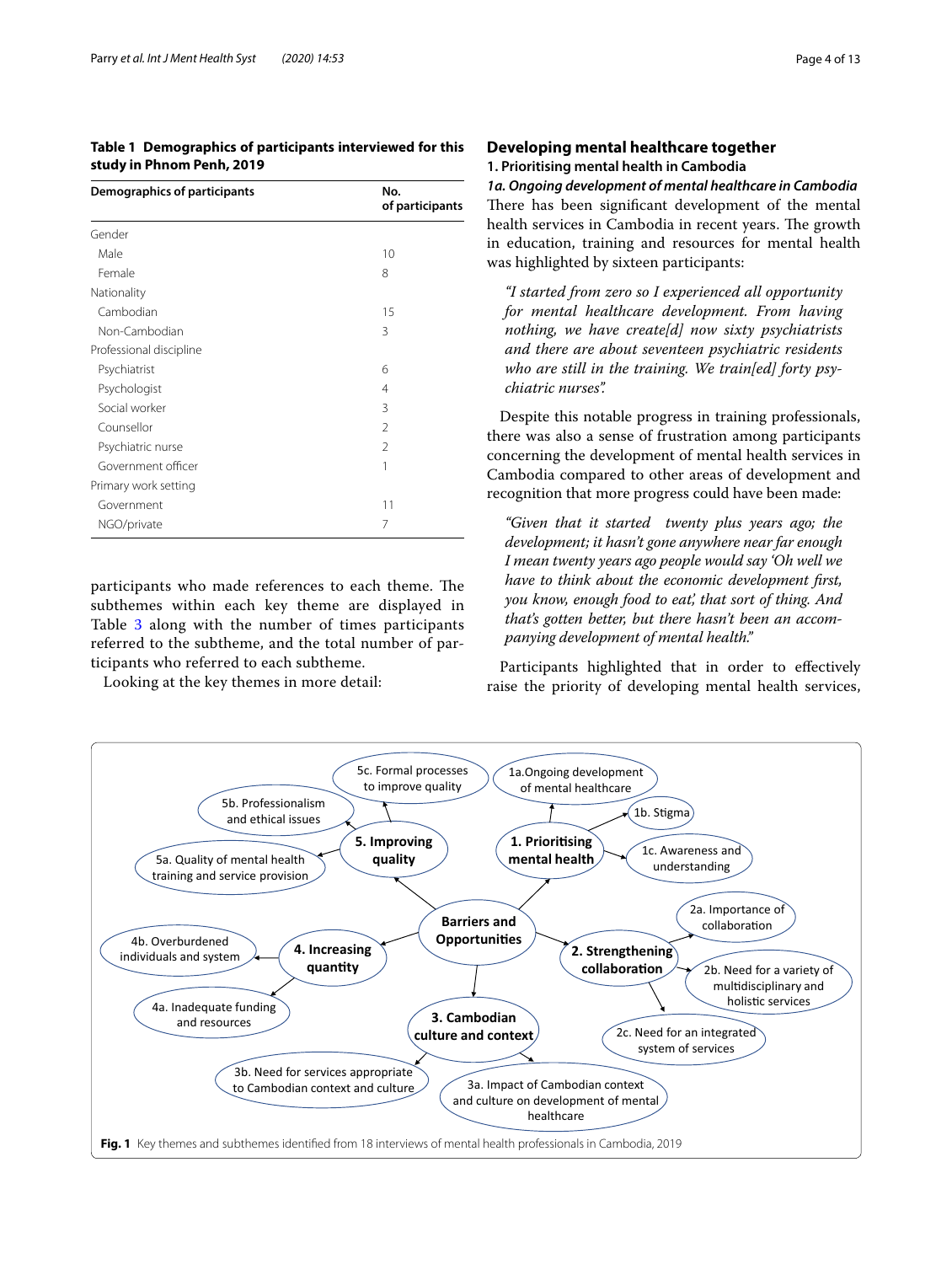| Key theme                                                                                    | Total no. of references | No.<br>of participants |  |
|----------------------------------------------------------------------------------------------|-------------------------|------------------------|--|
| 1. Prioritising mental health in Cambodia                                                    | 443                     | 18                     |  |
| 2. Strengthening collaborations between mental health stakeholders                           | 592                     | 18                     |  |
| 3. Developing a mental healthcare model appropriate for the Cambodian culture and<br>context | 387                     | 18                     |  |
| 4. Increasing the quantity of mental healthcare                                              | 289                     | 18                     |  |
| 5. Improving the quality of mental healthcare                                                | 508                     | 18                     |  |

#### <span id="page-4-0"></span>**Table 2 Number of mentions of each theme by participants during interviews on development of mental healthcare**

## <span id="page-4-1"></span>**Table 3 Number of participants referring to each subtheme and total number of references to each subtheme**

| Key theme                                                                                    | <b>Subtheme</b>                                                                      | No. references | No.<br>participants |
|----------------------------------------------------------------------------------------------|--------------------------------------------------------------------------------------|----------------|---------------------|
| 1. Prioritising mental health in Cambodia                                                    | 1a. Ongoing development of mental healthcare                                         | 239            | 18                  |
|                                                                                              | 1b. Stigma                                                                           | 29             | 13                  |
|                                                                                              | 1c. Awareness and understanding of mental health                                     | 175            | 18                  |
| 2. Strengthening collaborations between mental health                                        | 2a. Importance of collaboration                                                      | 306            | 18                  |
| stakeholders                                                                                 | 2b. Need for a variety of multidisciplinary and holistic<br>services                 | 169            | 17                  |
|                                                                                              | 2c. Need for an integrated system of services                                        | 117            | 17                  |
| 3. Developing a mental healthcare model appropriate for<br>the Cambodian culture and context | 3a. Impact of Cambodian context and culture on develop-<br>ment of mental healthcare | 283            | 18                  |
|                                                                                              | 3b. Need for a service appropriate to the Cambodian<br>context and culture           | 104            | 17                  |
| 4. Increasing the quantity of mental healthcare                                              | 4a. Inadequate funding and resources                                                 | 221            | 18                  |
|                                                                                              | 4b. Overburdened individuals and system                                              | 68             | 16                  |
| 5. Improving the quality of mental healthcare                                                | 5a. Quality of mental health training and service provision                          | 326            | 18                  |
|                                                                                              | 5b. Professionalism and ethical issues                                               | 88             | 13                  |
|                                                                                              | 5c. Formal processes to improve quality                                              | 94             | 15                  |

the development of a national mental health strategy and mental health legislation are necessary. Beyond simply developing a strategy, there were also calls for proper implementation of policy:

*"Lack of policy, [on a] global level, [and] the country level. Mental health policy document[s] [in Cambodia], were done twice: one with the help of WHO, another PRIME, so policy [is] on paper, but when it comes to implementation there is a big gap."*

#### *1b. Stigma*

Participants highlighted the signifcant stigma and discrimination associated with mental disorders in Cambodia:

*"Because the term mental health in Cambodian, when we translate [it], it means you are crazy. So if you [are] crazy you are discriminate[d] against […] people [are] afraid to be infected by this disease."*

#### *1c. Awareness and understanding of mental health*

All participants commented on issues relating to raising awareness of mental health. Participants highlighted the importance of empowering people with knowledge of the causes and available treatments for mental disorders, to enable people to seek appropriate care and support:

*"With more information, with more knowledge, people have more choice. So by empowering people to have more choice about their mental health and their mental healthcare, including how they can take care of their mental health I mean, I think it's the most important thing."*

The importance of raising awareness of mental health amongst those in positions of leadership was particularly emphasised:

*"And [we need to] reinforce capacity building within the ministry as well, not only staf, not only psychiatrist, not only nurse, but also the leader; to really understand what is mental health and why it's very*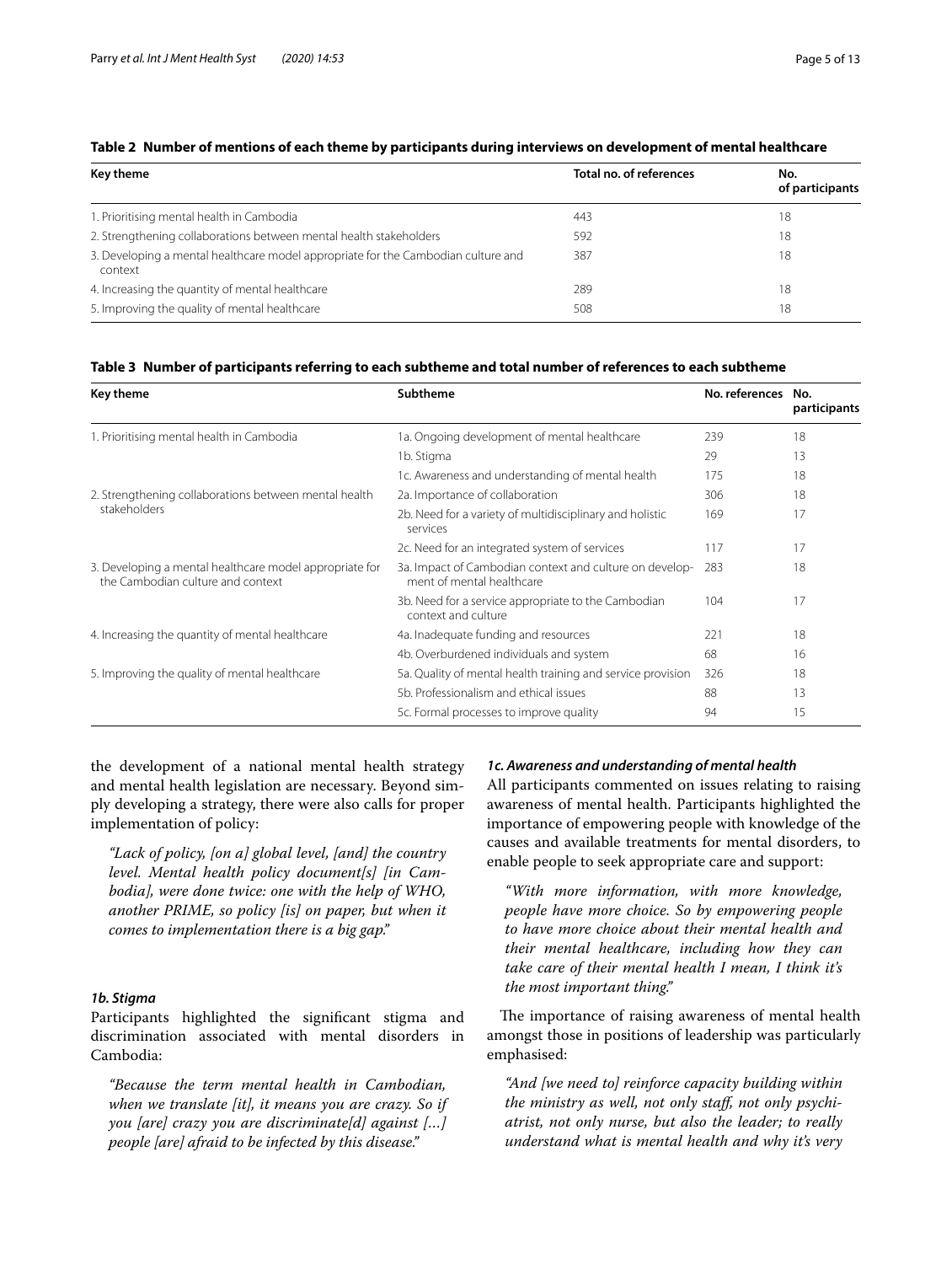#### *important."*

Tools that were mentioned as being particularly useful for raising public awareness and knowledge in Cambodia included TV, radio and social media (Table [4\)](#page-5-0):

*"With 16 million people [in Cambodia], there are 5 million to 6 million people using Facebook. So I think […] giving education through social media is very helpful."*

## **2. Strengthening collaborations between mental health stakeholders**

#### *2a. Importance of collaboration*

Participants noted that individuals and organisations working in mental health in Cambodia often work independently rather than together and the services themselves lack an integrated system for referral. The lack of and need for collaboration, including between and within diferent professional disciplines as well as between individuals, organisations and departments, was commented on by every participant:

"The government and the non [government] organi*sation, they work like individually. Same area, same area, I mean same issue […] they work alone, you know, they work alone."*

Reasons suggested for the lack of collaboration included a lack of trust, personal conficts, diferences in priorities between individuals and organisations and issues around status and professionalism:

*"A long period of civil war and a long history of trauma among our people might also contribute to the lack of trust among our people."*

*"Well, professional silos, the: 'We did this best so, you know, now we don't have to talk to other people'. Or you know, 'They're only psychologists or social workers and we're doctors and we know better', that whole back and forth."*

Interestingly, every participant also emphasised that strengthening collaborations could be beneficial to improving the mental health services. The benefts of collaboration for sharing knowledge in education and training between and across disciplines was highlighted:

*"One way is meeting, training and sharing knowledge, sharing idea, sharing opinion to each other (…) When we fnd anything new, so [if ] we share that to people, to some organisation that work in that area also, [this] is one way to improve each other."*

Furthermore, it was suggested that meeting together for planning and developing strategy could be beneficial:

*"I think something like the [previous] mental health subcommittee could be an incredibly useful tool."*

*2b. Need for a variety of multidisciplinary and holistic services* Participants also suggested that greater collaboration in service provision could also enable the creation of a multidisciplinary team, as currently professionals from diferent disciplines tend not to work together:

*"But now you know in Cambodia, it still a problem, psychiatrists and psychologist [do] not work together."*

A multidisciplinary team would enable services to offer a more holistic model of care:

*"Because now like Ministry of Health they try to have mental health service […] I think they should include psychologists and social worker to work in these services, I think its [would be] good, because now [there are] only psychiatrists. I think if they include three together to work with the mental health service in the hospital, I think it [would be] good."*

#### <span id="page-5-0"></span>**Table 4 Summary of barriers and opportunities within theme 1: Prioritising mental health in Cambodia**

Barriers

Low priority of mental health compared to other development priorities

Incomplete implementation of mental health policy

Stigma and discrimination against people with mental disorders

Opportunities

Development and efective implementation of mental health policy and legislation

Sustained efforts to raise awareness, especially amongst leaders

Utilising modern technology e.g. social media for education, to raise awareness and reduce stigma

Lack of awareness and understanding of mental health amongst leaders and the general population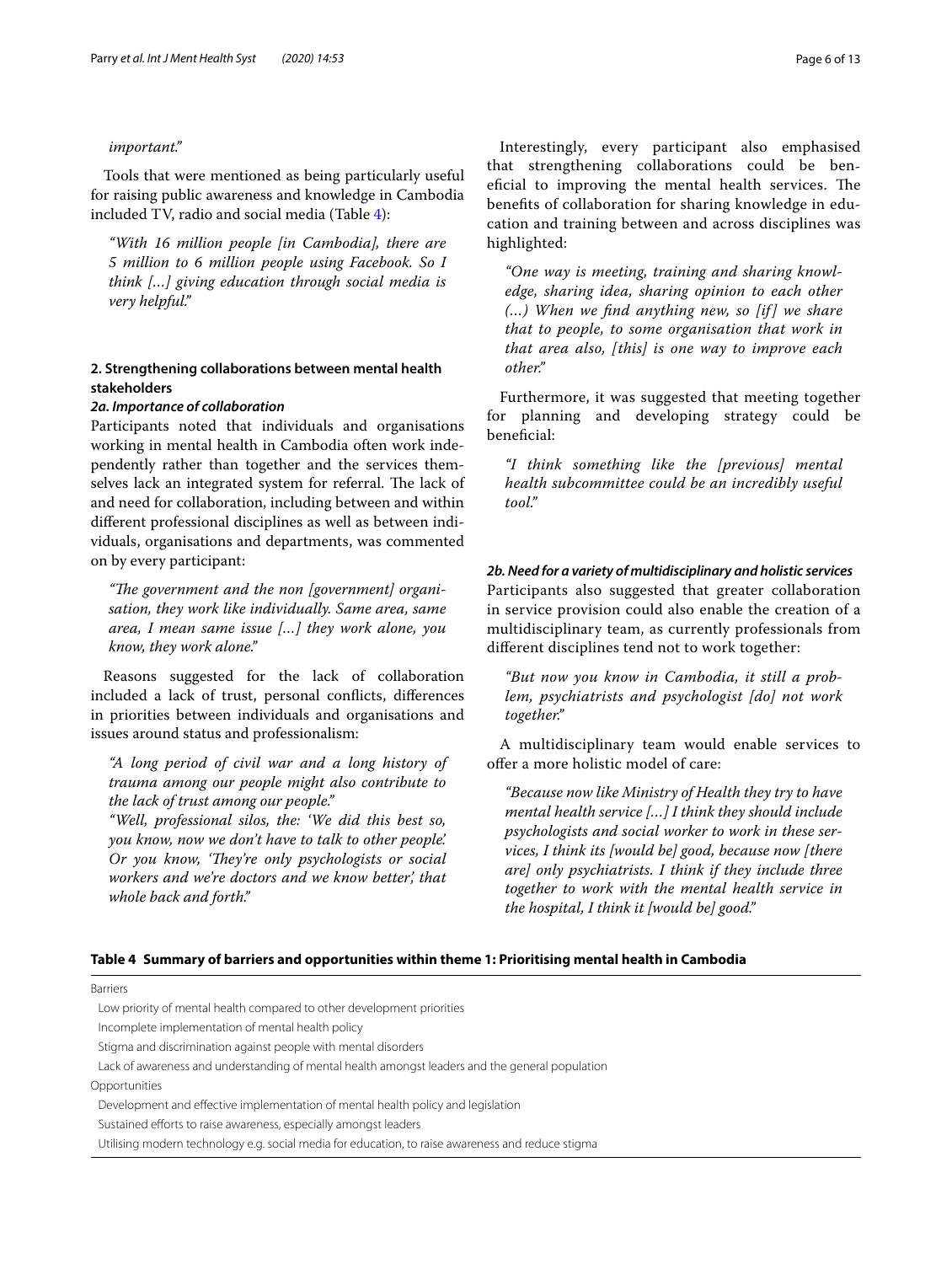### *2c. Need for an integrated system of services*

A more integrated system of services would also enable greater coordination of care across the village, district and provincial level:

"The challenge was to integrate the rest of the health system. That has not happened so far [...] They [the *mental health services] are not fully integrated with the three-tier healthcare system of primary, secondary, tertiary. So that's a challenge."*

Several participants mentioned successful collaborations with international partners yet very few gave examples of successful collaborations between Cambodian individuals and organisations (Table [5](#page-6-0)).

# **3. Developing a mental healthcare model appropriate for Cambodian culture and context**

## *3a. Impact of context and culture on the development of mental healthcare*

The post-conflict context and stage of economic development has shaped how mental health services have developed in Cambodia over the last 30 years [[19](#page-11-13), [23,](#page-11-20) [24](#page-11-23)]. These factors continue to have a significant impact on both the mental health of the population in Cambodia, as well as the resources and facilities available for providing mental healthcare:

*"From 1979 until now, millions of people who suffered, millions of people who were survivors and their children, meaning the new generations, even [though] they never experienced Pol Pot time but they experience post war times, they also experience psychiatric disorder, […] they could not get access to mental healthcare, because of realistic [availability of] facilit[ies] in the country."*

Participants also expressed how aspects of Cambodian culture have infuenced the development of mental healthcare. For example, in Cambodia there is a high value placed on authority and hierarchical structures [\[47](#page-12-14), [53,](#page-12-20) [54](#page-12-21)] and therefore an expectation for leadership to take responsibility:

*"I think because the Ministry of Health sort of claims that role of leadership, there isn't a lot of external leadership you know. People don't feel like they have the right to exert leadership I guess."*

The importance of respecting authority was said to lead to a reluctance for people to voice their opinions:

*"So [if] somebody stands up and says: […]'Tis is what you should do'; no one wants, no one dares to do that typically [stand up and speak out]."*

There was a sense that participants did not feel empowered to be agents of change if they were not in a position of authority:

*"After all what you are talking with me, its just what you are talking with me, I am not a decision maker."*

# *3b. Need for a service appropriate for the Cambodian culture and context*

Participants discussed the need for culturally appropriate services, taking into consideration health beliefs prevalent in Cambodia:

*"Because people in the country believe that acute clinical manifestation of any psychiatric disorder […] is linked to the spirits. So no one can heal with their [illness], only the traditional healer and the monks."*

Participants highlighted the need to adapt models of care to the Cambodian context, rather than importing purely Western models of mental healthcare.

*"To apply the Western style of counselling sometimes might not really [be] helpful, we have to adapt all of those things in order to [provide a] more efective intervention. I can say for example when we [are] talking about [psychological] testing, most of the* 

# <span id="page-6-0"></span>**Table 5 Summary of barriers and opportunities within theme 2: Strengthening collaborations between mental health stakeholders**

Barriers Lack of collaboration between professional disciplines Few collaborations between NGOs, government services, institutions and departments No integrated system of referral between services Opportunities Meeting of key stakeholders to develop a vision and action plan, strategy and developing policy Organising multidisciplinary training sessions to facilitate sharing knowledge Working to develop relationships between mental health professionals

Encouraging the development of multidisciplinary mental healthcare teams and referral pathways between services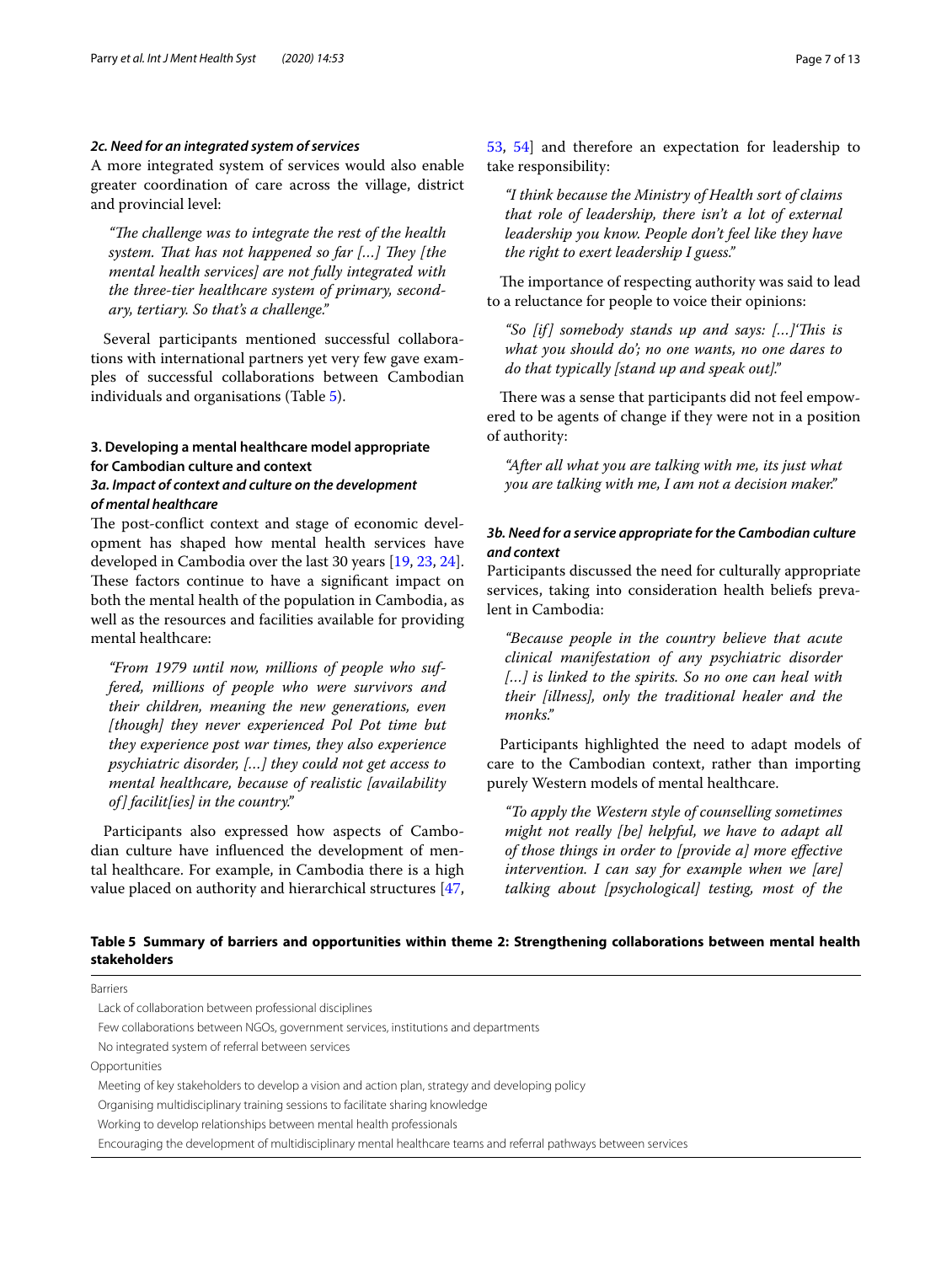#### *tests are not valid in Cambodia."*

Several participants commented that although most of the population live in rural areas [\[19,](#page-11-13) [23](#page-11-20), [55](#page-12-22)], most services are currently offered in urban areas, primarily Phnom Penh [[19\]](#page-11-13). The need for investment in community services in rural areas was emphasised, which would also be appropriate, given the strength of community values in Cambodia:

*"So that support system is very strong in countries like Cambodia, and Asia, where the family network is good. You know, so it's important to strengthen the existing systems of care in the community."*

Participants suggested that focusing on developing basic mental healthcare at the community level would be most appropriate for the current Cambodian context  $(Table 6)$  $(Table 6)$  $(Table 6)$ .

*"I think that the way to develop mental health services has to be community based mental health, because there will never be enough resources for mental health in Cambodia [in terms of] professionals"*

#### **Raising the level of service**

## **4. Increasing the quantity of mental healthcare** *4a. Lack of funding and resources*

Inadequate funding and resources were repeatedly mentioned as barriers to developing mental health services in Cambodia. The government funding for mental health as well as the external, international funding were both said to be inadequate:

*"According to what I know from the government they spend less than 1% of the annual budget for mental health. Less than 1% […] they have around 100,000 US dollar to spend on mental health [per year], for the whole country."*

*"But unfortunately our project fnished last year* 

*because the fund from […] ends, and actually there is no funding at all for mental health in Cambodia, especially for community mental health. Our fund*ing mainly come[s] from the [...] umbrella of gender based violence, human rights, tortures, trafficking."

As well as funding being reported as inadequate, it was also frequently mentioned that sources of funding were often stopped or reduced, leading to some resources decreasing over time rather than developing. One example of this was that the psychiatric nurse training was discontinued in 2006 [[11\]](#page-11-9) and has not restarted.

*"There is no more training of psychiatric nurse, [...] there will be no more person who will study as psychiatric nurse."*

The fluctuations in donor funding for mental health was also highlighted as problematic:

*"Some NGO they, their fund is being deducted because it really depend[s] on external donor[s]." "If the [non-government] organisation do[es] it, [then] just only gone, and [at one point you] have and [then its] gone. Like example, if one day like if the hospital also cannot take it over, cannot pay, and then if the [non-government funded] project gone, no money anymore and then its gone." "Because NGO only come and go, and NGO cannot cover the whole country"*

Inadequate resources for mental healthcare were frequently mentioned, including human resources and services, a lack of medications and inadequate buildings. The lack of mental health services in rural areas was emphasised, as was the lack of inpatient facilities for mental health.

*"So there is a shortage of mental health professionals, including psychiatric nurses, social worker, counsellor, clinical psychologist, psychotherapist, psychiatrist. And we don't have this network, we don't have this human resource"*

## <span id="page-7-0"></span>**Table 6 Summary of barriers and opportunities within theme 3: Developing a mental healthcare model appropriate for Cambodia**

Barriers

Societal impact of post-confict context

Western models of mental healthcare imported without cultural adaptation often less efective

People who are not in positions of formal leadership may be reluctant to offer opinion due to cultural expectations

Services concentrated in urban areas inappropriate for rural context

Opportunities

Developing further culturally appropriate models of mental healthcare from the existing base

Focusing on developing appropriate and accessible community services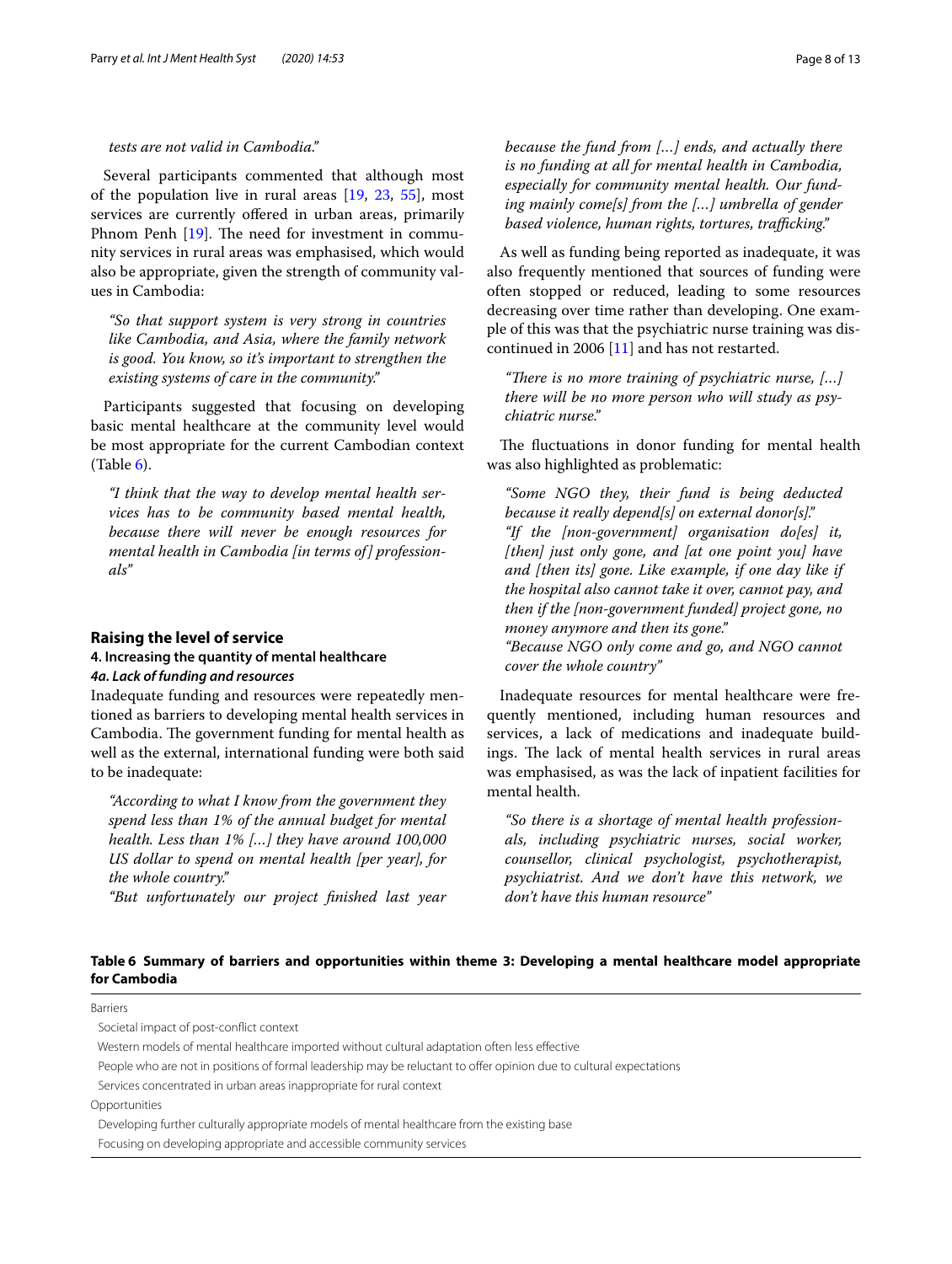"There is no financial support [for mental health *services], there is no facility, we have only the outpatient, no inpatient, except in Phnom Penh."*

#### *4b. The existing overburdened system*

Many participants highlighted that the inadequate level of human resources and funding leads to the existing services being overwhelmed:

*"So many client will come to the hospital where we have service. So its crowded. You know like in here […], we have just about 10 psychiatrist working there, but they need to deal, provide service for about 500 client per day."*

As well as the services themselves being overwhelmed, participants reported that individuals working in mental health often have several roles in diferent programmes and the attrition rate is high (Table [7\)](#page-8-0):

*"[At the] health centre level, one staf may need to work with the mental health, with the substance abuse, with other national program like immunisation."*

*"One of the challenges of the workforce is that many people trained in mental health in Cambodia, many of them quit, they burnt [out], they go into other health related felds."*

# **5. Improving the quality of mental healthcare**

*5a. Quality of mental health training and service provision* In addition to increasing the quantity of funding and developing resources for mental health in Cambodia, a key issue discussed by every participant was the importance of quality. There were several areas of concern that participants discussed. These included the quality of education at school, university and in professional training:

*"Even school education is […] very poor. You may* 

# <span id="page-8-0"></span>**Table 7 Summary of barriers and opportunities within theme 4: Increasing the quantity of mental healthcare**

Barriers

Inadequate funding and resources Fluctuating donor funding

Attrition of mental health professionals

Opportunities

Advocating for mental health funding

Increasing staff support and pastoral care to prevent attrition and burnout

*know [in] the whole of Asia, the lowest school hours is [in] Cambodia, only four hours per day. You know, so because schooling is poor the same refects at the university level."*

The poor quality of mental health professionals, leaders and service provision was also highlighted repeatedly:

*"Tey judge themselves: 'I am a counsellor because I get two week[s] training on basic counselling', […] in Cambodia […] anyone they can say that 'I am a counsellor'."*

*"What I see [regarding] the gap about the medical profession, physician who got training, they did not get training on interpersonal communication skill, they are very aggressive and use bad language also with patient."*

*"We have lack of a good leader […]; the leaders that can coordinate, embrace everyone; but we lack of that."*

#### *5b. Professionalism and ethical issues*

Related to quality, thirteen participants raised concerns regarding professionalism and ethical issues:

*"For example: I am a doctor, I am a psychiatrist, and you come to meet with me; I can understand that your situation [is] not really serious, so you might need counselling rather than medication. But I attempt to provide you medication rather than refer you for counselling or psychotherapy because if I refer you to [a] counsellor I will [have] lost my beneft […] It like we [are] feeding a pet but we will not give them enough food, to make them come back to meet with us again."*

*"In the report [to senior management] it seem that there are a lot [of good results] but practically it is nothing. Because Cambodia is the country of report.*  They report everything very pretty, but in practice *nothing change."*

#### *5c. Formal processes to improve quality*

In light of the concerns regarding quality and professionalism, several formal processes and actions were suggested by participants to raise standards of mental health services. These included developing professional guidelines, introducing licensing and accreditation for practitioners, creating professional associations, undertaking regular monitoring and evaluation of services and providing clinical supervision and support for professionals.

*"Until now we don't have any standard of practice, ethical framework, we don't have that thing. We don't have. And also we do not have any accredita-*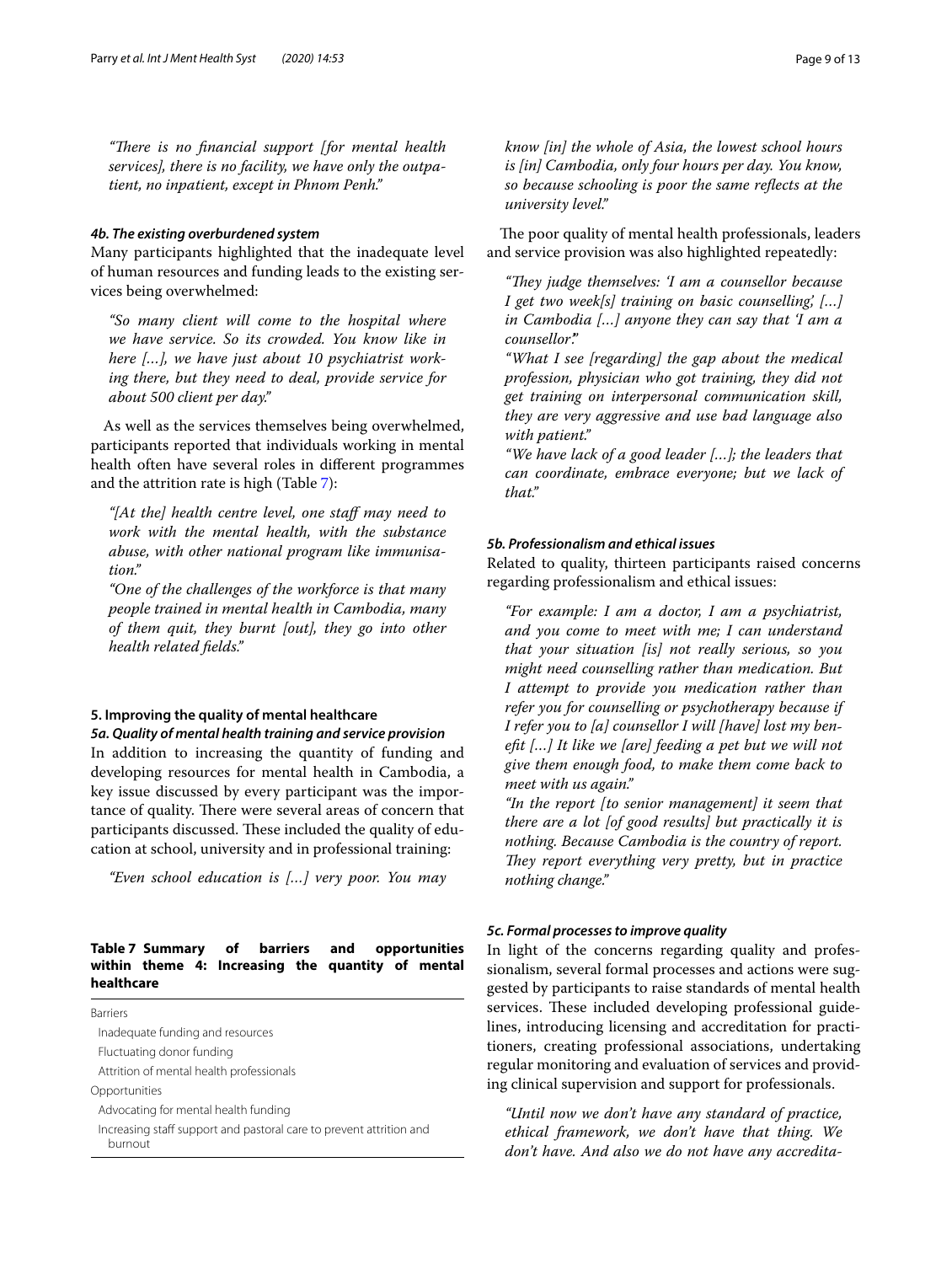*tion from any institute or from any government sector to accredit that we are qualifed to do the job [counselling]."*

"There should be an association, that give[s] creden*tials or control[s] or supervise[s] the practice of psychiatry or give[s] knowledge, continue education and so on."*

There was a clear sense from participants that these formal processes could contribute to improving the quality and efectiveness of mental health services in Cambodia. In addition to increasing the availability of services, there was a strong desire to prioritise raising the quality and standards of mental healthcare (Table [8\)](#page-9-0).

#### **Discussion**

This is the first study to explore the barriers and opportunities to developing mental health services in Cambodia and how they compare with those previously identifed in other LMIC [\[7](#page-11-29)]. It is one of few studies to identify the need to improve the quality of the services at least as much as the quantity of services and that improving collaboration between key stakeholders could enhance the efectiveness of mental healthcare.

The first key theme, "Prioritising mental health", echoes the recognition that mental health often has a low priority in public health agendas in many countries [[5](#page-11-5)[–7](#page-11-29), [10\]](#page-11-6). Raising awareness both at the level of the general public and within those in leadership positions is key for raising the priority of mental healthcare in Cambodia and reducing stigma. Opportunities to challenge the current slow progress of developing mental health services include prioritising developing and implementing policy and investing in raising awareness and improving understanding through utilising modern technology.

The importance of culturally appropriate mental healthcare has also been recognised previously [[56](#page-12-23)[–59](#page-12-24)], resonating with the third theme, "Developing a model for the Cambodian culture and context." Mental health service development has to be afordable and appropriate societal context, cultural infuences and health beliefs in Cambodia require additional efforts to develop community-based mental health services that are appropriate for the country's current needs.

The fourth theme, "Increasing the quantity", reiterates the well documented barrier of inadequate funding and resources for mental health in LMIC and elsewhere [[5–](#page-11-5)[8\]](#page-11-7). Despite the increase in resources for mental health in Cambodia in recent years, the current funding and resources are inadequate and the overwhelmed workforce and system are struggling to cope with the demands of service users.

The two remaining themes identified in this study: "Strengthening collaboration" and "Improving the quality", have only been identifed in a small number of previous studies. Yet interestingly, these two themes were mentioned most frequently by participants (see Table [2](#page-4-0)).

Strengthening collaborations between key individuals, organisations and departments working in mental health in Cambodia was seen by participants as an important approach to enhance mental health service development. Although the importance of collaboration for successful mental health development has been recognised in some previous studies [\[60,](#page-12-25) [61](#page-12-26)], our study suggests lack of collaboration is a particular issue in Cambodia. The strength with which the participants spoke about the subject of collaboration gave a clear message; building collaborations between key stakeholders involved in mental health in Cambodia is crucial. The question of how to build sustained collaboration between individuals and organisations working in mental health is one that requires further investigation. Topics for future research could include exploring the methods and benefts of achieving collaboration between key stakeholders in mental health development.

The number of times participants referred to the need to improve the quality of mental healthcare and the efectiveness of services, beyond merely the availability of

<span id="page-9-0"></span>

|  |  |  |  |  |  | Table 8   Summary of barriers and opportunities within theme 5: Improving the quality of mental healthcare |
|--|--|--|--|--|--|------------------------------------------------------------------------------------------------------------|
|--|--|--|--|--|--|------------------------------------------------------------------------------------------------------------|

Barriers

Poor quality of education at all levels, service provision and leadership

Lack of professionalism and ethical framework in mental healthcare

Opportunities

Investment in mental health education at all levels

Development of professional guidelines and ethical frameworks for psychiatrists, psychologists, counsellors and social workers

Development of professional associations for mental health practitioners

Licensing and accreditation for mental health practitioners by professional body

Regular monitoring and evaluation of mental health services

Investing in clinical supervision and support for mental health professionals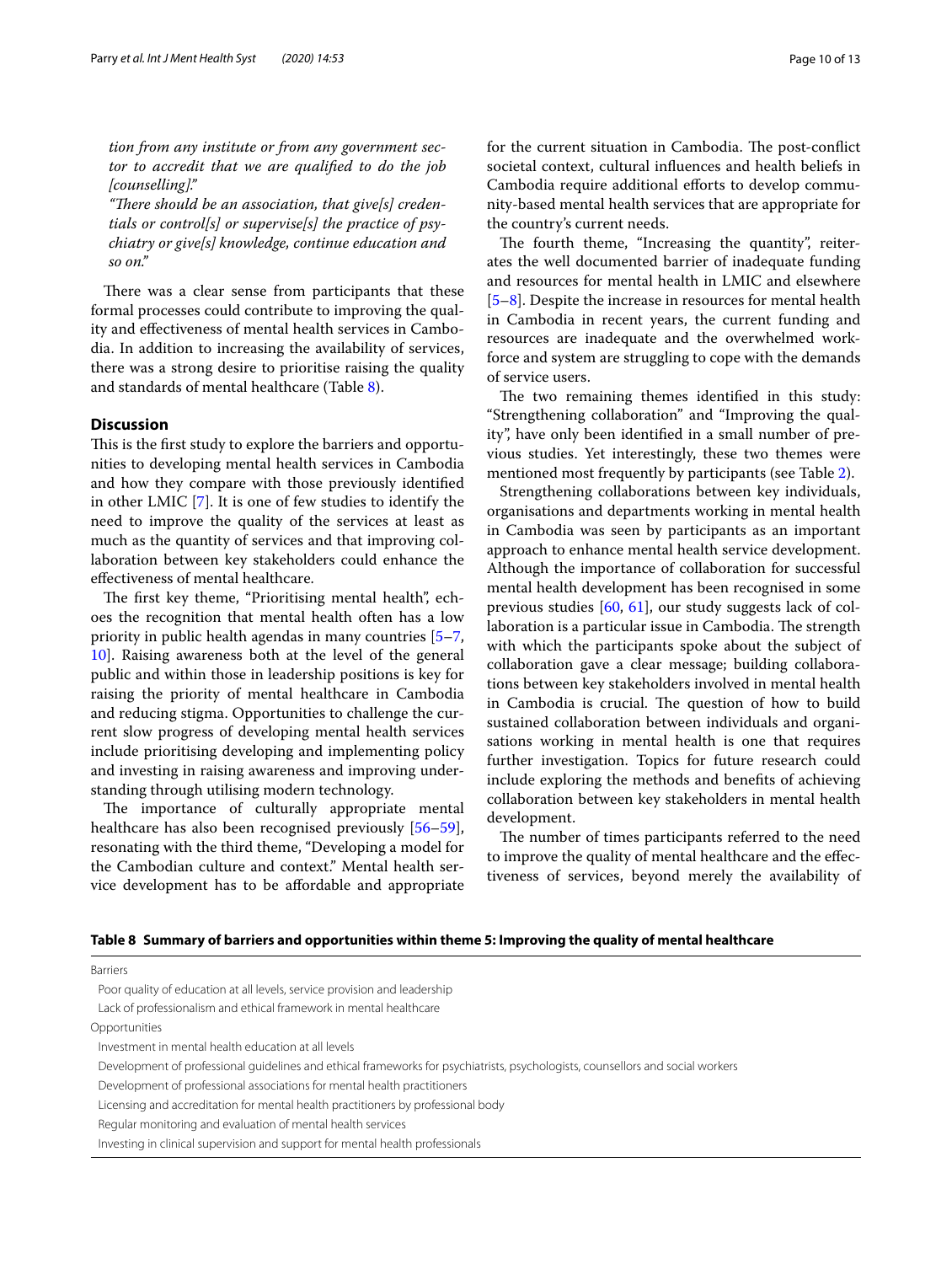resources, was striking. The call from mental health professionals in Cambodia was clearly to prioritising quality rather than simply increasing the quantity of available resources. This is a reminder that even if there is greater public awareness of mental health and greater fnancial provision for developing services, without a high level of quality, mental healthcare will not be effective. There is a need to address the "quality gap" and not just the "quantity gap" $[4]$  $[4]$ . Implementing and evaluating the value of proposed formal processes suggested by participants would be a valuable area for further research.

#### **Limitations**

There were some limitations of this study. Fifteen of the eighteen interviews took place in English despite not being the frst language of the participants but the level of English language profciency among participants was very high. English is also a common language used in professional training in Cambodia, for example the psychiatry residency training is in English.

All of the interviews were carried out by SP, rather than a Cambodian professional. This was a pragmatic decision as SP was working on a voluntary basis and there was no budget to pay local professionals to carry out the interviews. It was also considered that due to the sensitive nature of some of the interviews, interviewees may feel more comfortable to speak with a neutral "outsider", rather than someone working within the context. Participants may not have felt able to share their views in their entirety despite assurances of anonymity and confdentiality, due to the high value placed on hierarchy and the dynamic of patron-client relationships in Cambodia.

Views were only gathered from experienced mental health professionals based in Phnom Penh. Although most mental health professionals work in Phnom Penh [[22,](#page-11-19) [23\]](#page-11-20), the views of those working in rural areas would also be valuable. Finally, this research focused only on the professional view and did not involve service users.

#### **Conclusion**

This study indicates two important opportunities for developing mental health services in Cambodia: Firstly, strengthening collaboration between those involved in mental healthcare on every level in order to build an integrated, holistic, multidisciplinary mental health service. Secondly, implementing formal processes to improve the quality of mental health education, training and service provision. This study also reiterates the importance of other well recognised challenges to developing mental healthcare in LMIC: prioritising raising the profle of mental health, developing a contextualised model for mental health services and

increasing the quantity of funding and resources for mental healthcare.

Future research to explore the development of mental health services in Cambodia should consider the implementation of initiatives to improve quality and collaboration. Further evaluation of the efective methods to scale up of mental health services continues to be needed in Cambodia.

## **Supplementary information**

**Supplementary information** accompanies this paper at [https://doi.](https://doi.org/10.1186/s13033-020-00385-4) [org/10.1186/s13033-020-00385-4](https://doi.org/10.1186/s13033-020-00385-4).

<span id="page-10-1"></span><span id="page-10-0"></span>**Additional fle 1.** Questions used in interview (English). **Additional fle 2.** Questions used in interview (Khmer).

#### **Abbreviations**

LMIC: Low and middle-income country; NGO: Non-governmental organisation; RUPP: Royal University of Phnom Penh; WHO: World Health Organisation; PTSD: Post traumatic stress disorder.

#### **Acknowledgements**

The authors would like to thank Ms. Lina Chin and Mr. Yew On Choo for their assistance with interpretation. We would also like to acknowledge OMF International (Cambodia). We thank all of the participants for their time and contribution.

#### **Authors' contributions**

SP formed the design of the study in collaboration with SS and EW. SP carried out the literature review in collaboration with SS. SP and EN conducted the purposive sampling and invited the interviewees to participate. SP conducted the interviews and transcribed the data. SP conducted the full thematic analysis in collaboration with SS and EN. All authors refned and agreed with the fnal themes. SP drafted the manuscript which was then critically revised and approved by all four authors. All authors read and approved the fnal manuscript.

#### **Authors' information**

Dr. Sarah Parry (MBBS, B.Sc) completed her medical training and foundation years in London, UK. She worked voluntarily as a researcher at OMF International (Cambodia) for 1 year prior to starting psychiatry training in South London (Maudsley Training Programme) in August 2019.

Mr. Ean Nil is a Ph.D. candidate in Clinical Psychology and has been working in the feld of mental health in Cambodia since 2000. He is a lecturer for the BA in Psychology and MA program in Clinical Psychology at the Department of Psychology of the Royal University of Phnom Penh. He has professionally been trained in providing trauma therapy since 2009.

Mrs. Shirley Sinclair (MA, MBACP) is a UK Registered Psychotherapist and a qualifed clinical supervisor, working primarily in Cambodia since 2001 as a member of OMF International, seconded to several organisations including: Prison Fellowship Cambodia, Ratanak International, Mercy Medical Centre and the University of Puthisastra.

Dr. Ewan Wilkinson (MBChB, FFPHM) is visiting professor of Global Public Health at the University of Chester, UK. He is involved in an international project developing operational research capacity in LMIC's and also a community mental health project in Uganda.

#### **Funding**

OMF International (Cambodia) provided funding for the application to the National Ethics Committee for Health Research Cambodia and for the payment of interpreters. OMF International (Cambodia) had no role in the design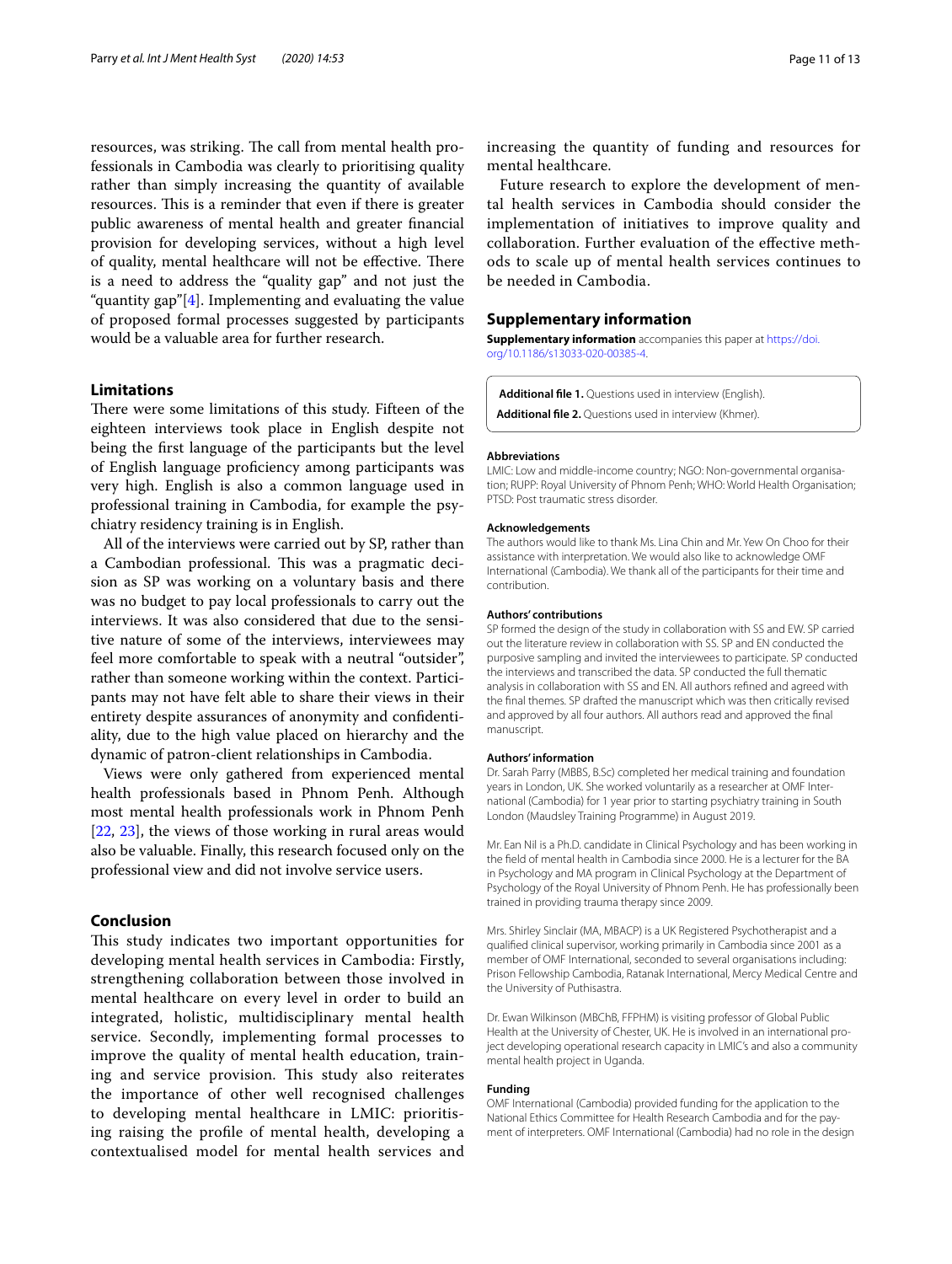of the study and collection, analysis and interpretation of data or in writing of the manuscript.

#### **Availability of data and materials**

The datasets generated and/or analysed during the current study are not publicly available due to the risk of compromising the individuals who participated in this study. 9 participants agreed to be acknowledged and 9 participants requested not to be acknowledged for participating in the study. As the content of any of the interviews may reveal the identity of participants, in order to protect the identity of the participants who requested not to be acknowledged, we have therefore not acknowledged any of the participants and the data set is not publicly available. However, the corresponding author will consider reasonable requests.

#### **Ethics approval and consent to participate**

Ethical approval for this study was granted by the National Ethics Committee for Health Research (Cambodia) on 31<sup>st</sup> December 2018, reference number: 309.

#### **Consent for publication**

Informed consent was obtained from all participants. Consent forms were signed by all participants prior to participating in this study.Consent was given by 17 of the 18 participants involved in this study to use quotations from their interviews anonymously in any written report or publication.

#### **Competing interests**

The authors declare that they have no competing interests.

#### **Author details**

<sup>1</sup> OMF International (Cambodia), #3, Street 604, Tuol Kork, PO Box 570, Phnom Penh, Cambodia.<sup>2</sup> Department of Psychology, Royal University of Phnom Penh, #110, Russian Federation Boulevard, Phnom Penh, Cambodia.<sup>3</sup> Institute of Medicine, University of Chester, Parkgate Road, Chester CH1 4BJ, UK.

#### Received: 12 August 2019 Accepted: 21 July 2020 Published online: 29 July 2020

#### **References**

- <span id="page-11-0"></span>1. Horton R. Launching a new movement for mental health. Lancet. 2007. [https://doi.org/10.1016/S01406736\(07\)61243-4.](https://doi.org/10.1016/S01406736(07)61243-4)
- <span id="page-11-1"></span>2. World Health Organisation. mhGAP intervention guide for mental, neurological and substance use disorders in non-specialized health settings: mental health gap action programme (mhgap): version 2.0. [Internet]. Geneva: World Health Organisation. 2016. pp. 1–174. [https://www.ncbi.](https://www.ncbi.nlm.nih.gov/books/NBK390828/) [nlm.nih.gov/books/NBK390828/](https://www.ncbi.nlm.nih.gov/books/NBK390828/). Accessed 27 May 2020.
- <span id="page-11-2"></span>3. Frankish H, Boyce N, Horton R. Mental health for all: a global goal. Lancet. 2018.<https://doi.org/10.1016/S0140-6736>.
- <span id="page-11-3"></span>4. Patel V, Saxena S, Lund C, Thornicroft G, Baingana F, Bolton P, et al. The Lancet Commissions The Lancet Commission on global mental health and sustainable development Executive summary. Lancet. 2018. [https://](https://doi.org/10.1016/S0140-6736(18)31612-X) [doi.org/10.1016/S0140-6736\(18\)31612-X](https://doi.org/10.1016/S0140-6736(18)31612-X).
- <span id="page-11-5"></span>5. Saxena S, Thornicroft G, Knapp M, Whiteford H. Resources for mental health: scarcity, inequity, and inefficiency. Lancet. 2007;370(9590):878-89. [https://doi.org/10.1016/S0140-6736\(07\)61239-2](https://doi.org/10.1016/S0140-6736(07)61239-2).
- <span id="page-11-4"></span>6. Eaton J, McCay L, Semrau M, Chatterjee S, Baingana F, Araya R, et al. Scale up of services for mental health in low-income and middle-income countries. Lancet. 2011;378(9802):1592–603. [https://doi.org/10.1016/](https://doi.org/10.1016/S0140-6736(11)60891-X) [S0140-6736\(11\)60891-X](https://doi.org/10.1016/S0140-6736(11)60891-X).
- <span id="page-11-29"></span>7. Saraceno B, Ommeren M, Batniji R, Cohen A, Gureje O, Mahoney J, et al. Barriers to improvement of mental health services in low-income and middle-income countries. Lancet. 2007. [https://doi.org/10.1016/S0140](https://doi.org/10.1016/S0140-6736(07)61263-X) [-6736\(07\)61263-X](https://doi.org/10.1016/S0140-6736(07)61263-X).
- <span id="page-11-7"></span>8. World Health Organisation. Expert opinion on barriers and facilitating factors for the implementation of existing mental health knowledge in mental health services [Internet]. 2007. [https://www.who.int/mental\\_health/](https://www.who.int/mental_health/emergencies/expert_opinion_on_service_development_msd_2007.pdf) [emergencies/expert\\_opinion\\_on\\_service\\_development\\_msd\\_2007.pdf](https://www.who.int/mental_health/emergencies/expert_opinion_on_service_development_msd_2007.pdf) Accessed 23 Jul 2019.
- <span id="page-11-8"></span>9. Lempp H, Abayneh S, Gurung D, Kola L, Abdulmalik J, Evans-Lacko S, et al. Service user and caregiver involvement in mental health system
- <span id="page-11-6"></span>10. Hann K, Pearson H, Campbell D, Sesay D, Eaton J. Factors for success in mental health advocacy. Glob Health Action. 2015;8:1–9. [https://doi.](https://doi.org/10.3402/gha.v8.28791) [org/10.3402/gha.v8.28791.](https://doi.org/10.3402/gha.v8.28791)
- <span id="page-11-9"></span>11. Deva MP, D'Souza R, Sundram S. Regional update: Cambodia. Asian J Psychiatr. 2009. [https://doi.org/10.1016/j.ajp.2009.09.001.](https://doi.org/10.1016/j.ajp.2009.09.001)
- <span id="page-11-22"></span>12. Minas H, Lewis M. Mental health in Asia and the Pacifc : historical and comparative perspectives [Internet]. Marsella AJ, editor. Springer; 2017. [https://ebookcentral.proquest.com/lib/perpusnas-ebooks/detail.actio](http://ebookcentral.proquest.com/lib/perpusnas-ebooks/detail.action?docID=4812460) n?docID=4812460 Accessed 23 Jul 2019.
- <span id="page-11-10"></span>13. [MacCabe J, Sunbau](http://ebookcentral.proquest.com/lib/perpusnas-ebooks/detail.action?docID=4812460)nat K, Bunthoeun P. Psychiatry in Cambodia: the phoenix rises from the ashes. Int Psychiatry. 2007;4(2):37–8.
- <span id="page-11-11"></span>14. National Institute of Statistics Ministry of Planning Kingdom of Cambodia. General population census of the Kingdom of Cambodia 2019: provisional population totals [Internet]. 2019. [https://www.nis.gov.kh/](http://www.nis.gov.kh/nis/Census2019/ProvisionalPopulationCensus2019_English_FINAL.pdf) [nis/Census2019/ProvisionalPopulationCensus2019\\_English\\_FINAL.pdf](http://www.nis.gov.kh/nis/Census2019/ProvisionalPopulationCensus2019_English_FINAL.pdf). Accessed 27 May 2020.
- <span id="page-11-12"></span>15. United Nations Development Programme. Summary human development indices and indicators: 2018 statistical update [Internet]. 2018. [https](http://www.un-ilibrary.org/economic-and-social-development/human-development-indices-and-indicators-2018_656a3808-en) [://www.un-ilibrary.org/economic-and-social-development/human-devel](http://www.un-ilibrary.org/economic-and-social-development/human-development-indices-and-indicators-2018_656a3808-en) [opment-indices-and-indicators-2018\\_656a3808-en](http://www.un-ilibrary.org/economic-and-social-development/human-development-indices-and-indicators-2018_656a3808-en). Accessed 27 May 2020.
- <span id="page-11-15"></span>16. Ovesen J, Trankell I-B. Cambodians and their doctors. NIAS Press; 2010. [https://www.diva-portal.org/smash/get/diva2:858545/FULLTEXT01.pdf.](https://www.diva-portal.org/smash/get/diva2:858545/FULLTEXT01.pdf) Accessed 25 May 2020.
- <span id="page-11-17"></span>17. Un K. Cambodia: moving away from democracy? Int Polit Sci Rev. 2011;32(5):546–62. <https://doi.org/10.1177/0192512111417120>.
- <span id="page-11-18"></span>18. Un K. Cambodia: return to authoritarianism. Cambridge: Cambridge University Press; 2019.
- <span id="page-11-13"></span>19. Olofsson S, Sebastian MS, Jegannathan B. Mental health in primary health care in a rural district of Cambodia: a situational analysis. Int J Ment Health Syst. 2018.<https://doi.org/10.1186/s13033-018-0185-3>.
- <span id="page-11-14"></span>20. Schunert T, Khann S, Kao S, Pot C, Saupe L, Lahar C, Sek S, Nhong H. Cambodian mental health survey. 2012. [https://tpocambodia.org/wp-conte](http://tpocambodia.org/wp-content/uploads/2015/09/Cambodian-Mental-Health-Survey-2012-RUPP.pdf) [nt/uploads/2015/09/Cambodian-Mental-Health-Survey-2012-RUPP.pdf](http://tpocambodia.org/wp-content/uploads/2015/09/Cambodian-Mental-Health-Survey-2012-RUPP.pdf). Accessed 5 Aug 2019.
- <span id="page-11-16"></span>21. Somasundaram DJ, Van De Put WACM, Eisenbruch M, De Jong JTVM. Starting mental health services in Cambodia. Soc Sci Med. 1999;48:1029–46.
- <span id="page-11-19"></span>22. Aberdein C, Zimmerman C. Access to mental health and psychosocial services in Cambodia by survivors of trafficking and exploitation: a qualitative study. Int J Ment Health Syst. 2015;9:16. [https://doi.org/10.1186/](https://doi.org/10.1186/s13033-015-0008-8) [s13033-015-0008-8.](https://doi.org/10.1186/s13033-015-0008-8)
- <span id="page-11-20"></span>23. Jegannathan B, Kullgren G, Deva P. Mental health services in Cambodia, challenges and opportunities in a post-confict setting. Asian J Psychiatr. 2015. [https://doi.org/10.1016/j.ajp.2014.12.006.](https://doi.org/10.1016/j.ajp.2014.12.006)
- <span id="page-11-23"></span>24. Stockwell A, Whiteford H, Townsend C, Stewart D. Mental health policy development: case study of Cambodia. Australas Psychiatry. 2005;13(2):191–3.
- <span id="page-11-21"></span>25. Parry SJ, Wilkinson E. Mental health services in Cambodia: an overview. BJPsych Int. 2019;17:1–3.<https://doi.org/10.1192/bji.2019.24>.
- <span id="page-11-24"></span>26. Mclaughlin D, Wickeri E. SPECIAL report: mental health and human rights in Cambodia [Internet]. 2012. [https://www.leitnercenter.org/fles/2012](http://www.leitnercenter.org/files/2012) Leitner Cambodia Report (with photos).pdf. Accessed 23 Jul 2019
- <span id="page-11-25"></span>27. Janus N. West meets East: The current state of mental health services in Cambodia. Free Libr [Internet]. 2010;63–80. [https://www.thefreelib](https://www.thefreelibrary.com/West+meets+east%3A+the+current+state+of+mental+health+services+in...-a0299760669) rary.com/West+meets+east:+the+current+state+of+mental+healt h+services+[in...-a0299760669. Accessed 05 Aug 2019.](https://www.thefreelibrary.com/West+meets+east%3A+the+current+state+of+mental+health+services+in...-a0299760669)
- <span id="page-11-26"></span>28. Ministry of Health National Program for Mental Health Kingdom of Cambodia. Mental health and substance misuse strategic plan 2011–2015. Phnom Penh; 2010. 1–38.
- <span id="page-11-27"></span>29. Department of Planning and Health Information. Health strategic plan 2016–2020: "Quality, effective and equitable health services" [Internet]. 2016. [https://hismohcambodia.org/public/fleupload/carousel/HSP3-](http://hismohcambodia.org/public/fileupload/carousel/HSP3-(2016-2020).pdf) [\(2016-2020\).pdf](http://hismohcambodia.org/public/fileupload/carousel/HSP3-(2016-2020).pdf). Accessed 4 Feb 2019
- <span id="page-11-28"></span>30. Alfredsson M, Sebastian MS, Jeghannathan B. Attitudes towards mental health and the integration of mental health services into primary health care: a cross-sectional survey among health-care workers in